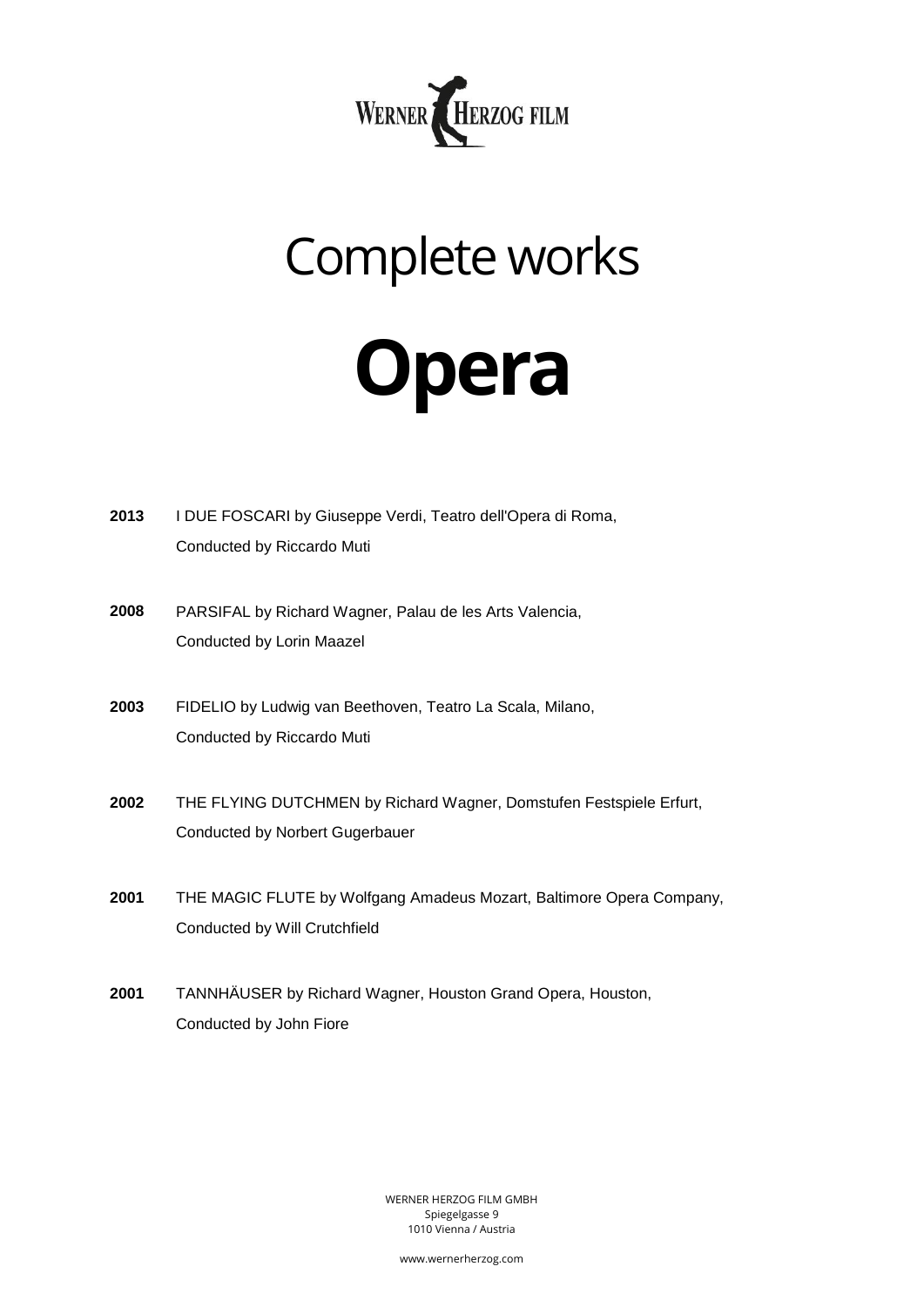

- **2001** TANNHÄUSER by Richard Wagner, Teatro Municipal, Rio de Janeiro, Conducted by Karl Martin
- **2001** GIOVANNA D'ARCO by Giuseppe Verdi, Teatro Carlo Felice, Genova Conducted by Nello Santi
- **2000** TANNHÄUSER by Richard Wagner, Baltimore Opera Company, Conducted by Christian Badea
- **1999** FIDELIO by Ludwig van Beethoven, Teatro La Scala, Milano, Conducted by Riccardo Muti
- **1999** TANNHÄUSER by Richard Wagner, Teatro Real, Madrid Conducted by Christof Perick
- **1999** THE MAGIC FLUTE by Wolfgang Amadeus Mozart, Teatro Bellini, Catania Conducted by Zoltan Pesko
- **1999** TANNHÄUSER by Richard Wagner, Teatro Real, Madrid Conducted by Christof Perick
- **1998** TANNHÄUSER by Richard Wagner, Teatro Massimo, Palermo Conducted by John Neschling
- **1998** TANNHÄUSER by Richard Wagner, Teatro di San Carlo, Napoli Conducted by Gustav Kuhn

WERNER HERZOG FILM GMBH Spiegelgasse 9 1010 Vienna / Austria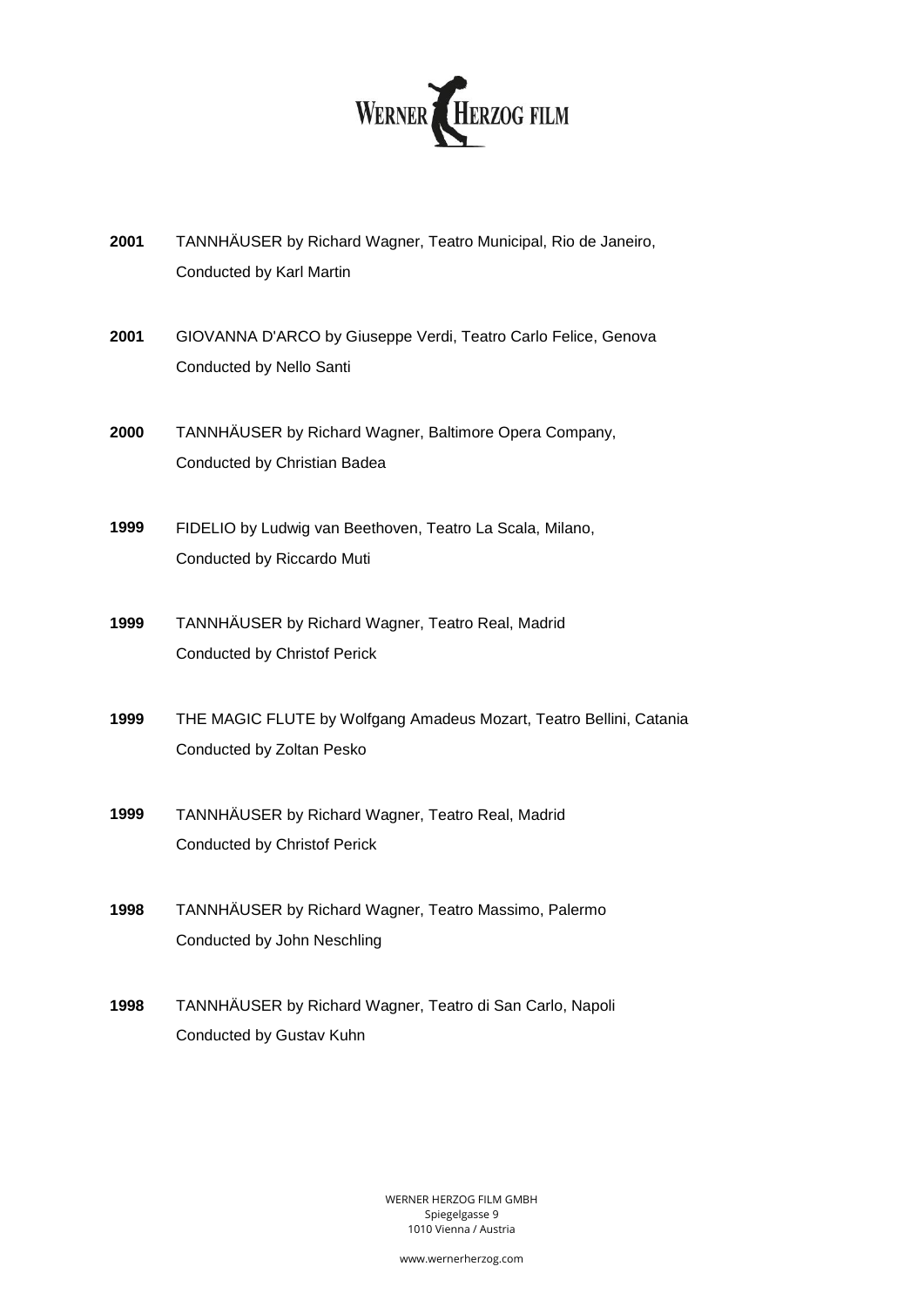

- **1997** TANNHÄUSER by Richard Wagner, Opera Royal de Wallonie, Liège Conducted by Friedrich Pleyer
- **1997** TANNHÄUSER by Richard Wagner, Teatro de la Maestranza, Sevilla Conducted by Klaus Weise
- **1997** CHUSHINGURA by Shigeaki Saegusa, Tokyo
- **1996** IL GUARANY by Antonio Carlos Gomes, The Washington Opera Conducted by John Neschling
- **1994** NORMA by Vincenzo Bellini, Arena di Verona Conducted by Gustav Kuhn
- **1994** IL GUARANY by Antonio Carlos Gomes, Oper Bonn Conducted by John Neschling
- **1993** THE FLYING DUTCHMAN by Richard Wagner, Opera Bastille, Paris Conducted by Myung -Whun Chung
- **1992** LA DONNA DEL LAGO by Gioacchino Rossini, Teatro La Scala, Milano Conducted by Riccardo Muti
- **1991** THE MAGIC FLUTE by Wolfgang Amadeus Mozart, Teatro Bellini, Catania Conducted by Spiros Argiris
- **1989** GIOVANNA D'ARCO by Giuseppe Verdi, Teatro Comunale Bologna Conducted by Riccardo Chailly

WERNER HERZOG FILM GMBH Spiegelgasse 9 1010 Vienna / Austria